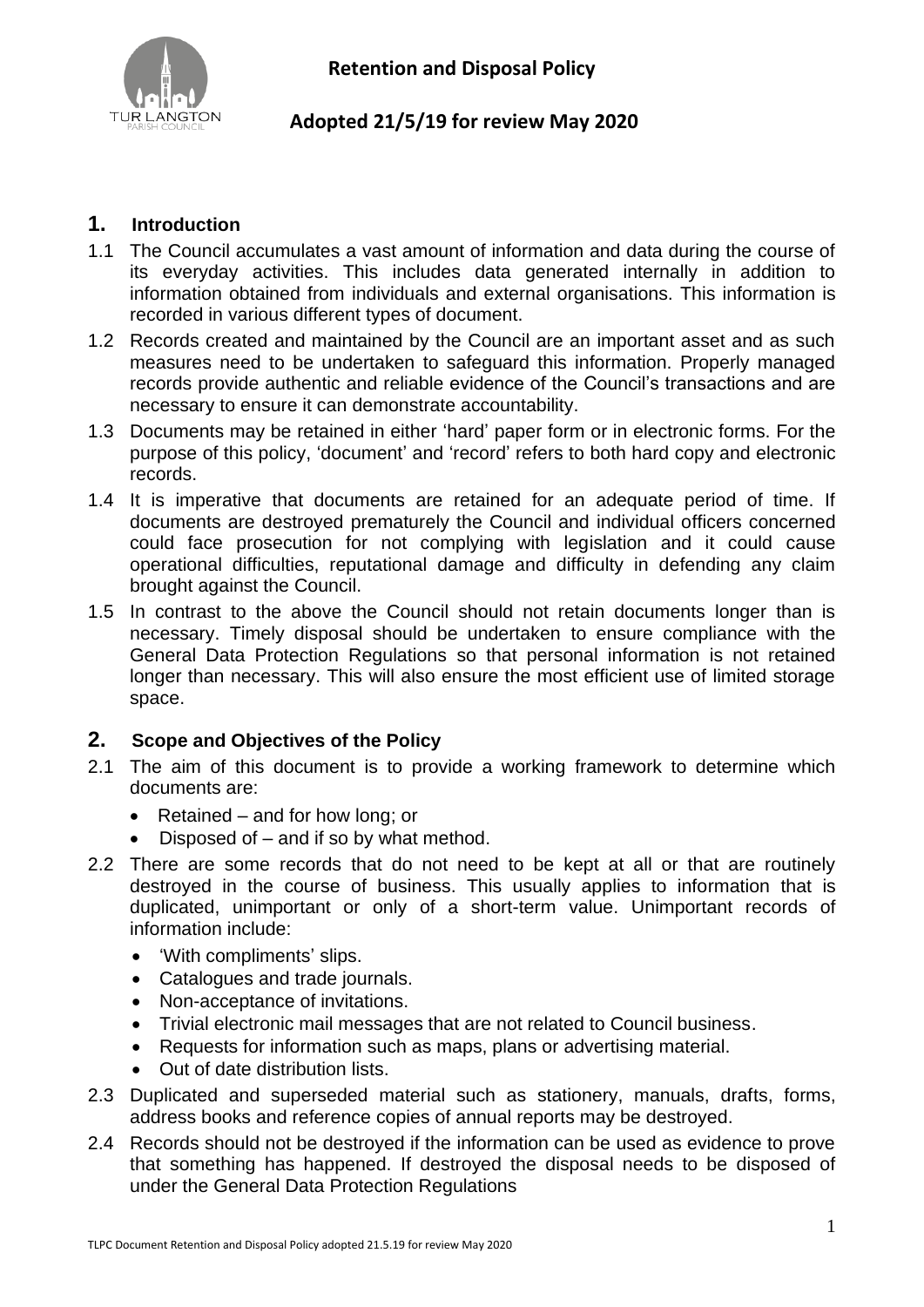

## **Adopted 21/5/19 for review May 2020**

#### **3. Roles and Responsibilities for Document Retention and Disposal**

- 3.1 Councils are responsible for determining whether to retain or dispose of documents and should undertake a review of documentation at least on an annual basis to ensure that any unnecessary documentation being held is disposed of under the General Data Protection Regulations.
- 3.2 Councils should ensure that all employees are aware of the retention/disposal schedule.

#### **4. Document Retention Protocol**

- 4.1 Councils should have in place an adequate system for documenting the activities of their service. This system should take into account the legislative and regulatory environments to which they work.
- 4.2 Records of each activity should be complete and accurate enough to allow employees and their successors to undertake appropriate actions in the context of their responsibilities to:
	- Facilitate an audit or examination of the business by anyone so authorised.
	- Protect the legal and other rights of the Council, its clients and any other persons affected by its actions.
	- Verify individual consent to record, manage and record disposal of their personal data.
	- Provide authenticity of the records so that the evidence derived from them is shown to be credible and authoritative.
- 4.3 To facilitate this the following principles should be adopted:
	- Records created and maintained should be arranged in a record-keeping system that will enable quick and easy retrieval of information under the General Data Protection Regulations
	- Documents that are no longer required for operational purposes but need retaining should be placed at the records office.
- 4.4 The retention schedules in Appendix A: List of Documents for Retention or Disposal provide guidance on the recommended minimum retention periods for specific classes of documents and records. These schedules have been compiled from recommended best practice from the Public Records Office, the Records Management Society of Great Britain and in accordance with relevant legislation.
- 4.5 Whenever there is a possibility of litigation, the records and information that are likely to be affected should not be amended or disposed of until the threat of litigation has been removed.

#### **5. Document Disposal Protocol**

- 5.1 Documents should only be disposed of if reviewed in accordance with the following:
	- Is retention required to fulfil statutory or other regulatory requirements?
	- Is retention required to meet the operational needs of the service?
	- Is retention required to evidence events in the case of dispute?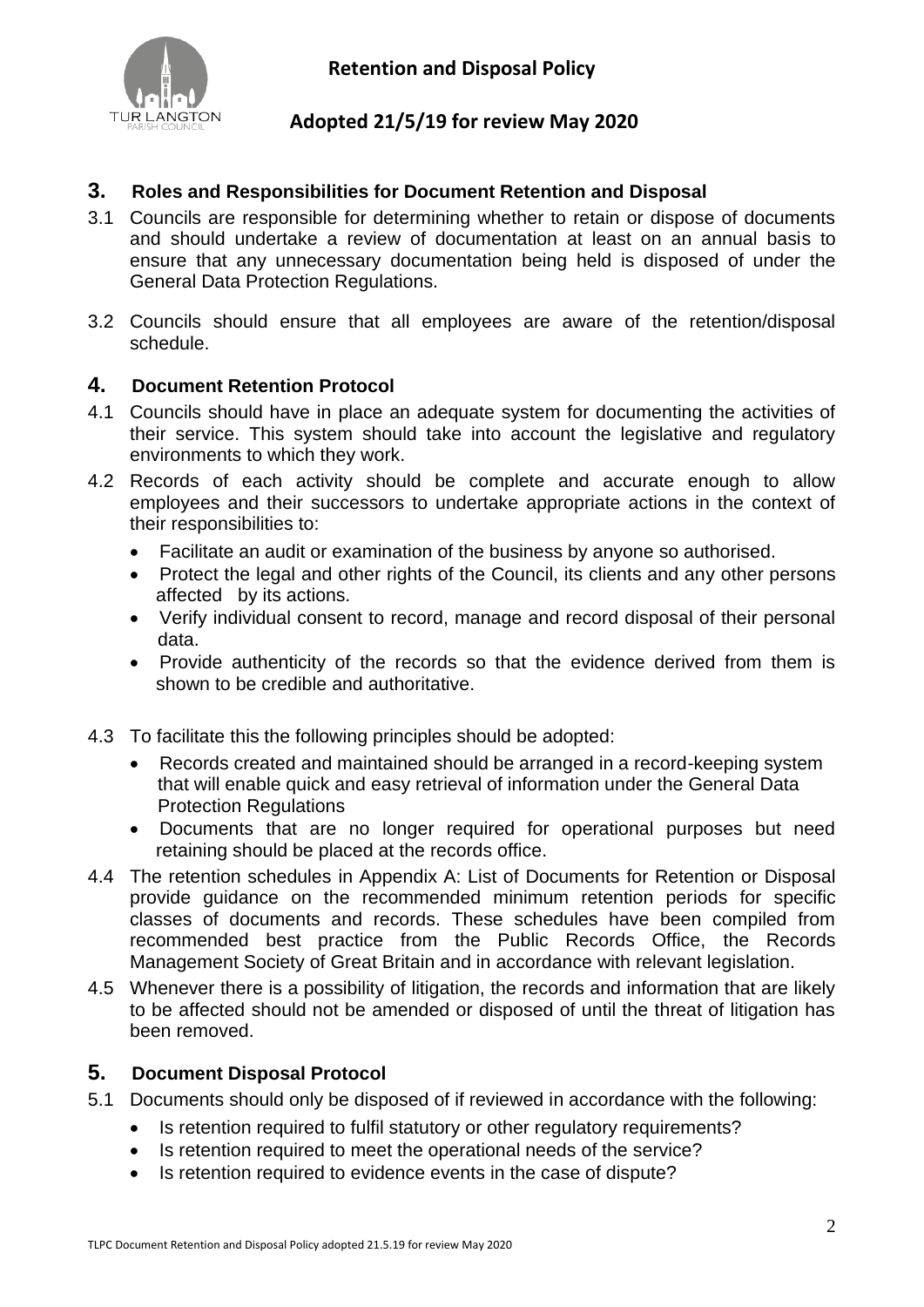



## **Adopted 21/5/19 for review May 2020**

- Is retention required because the document or record is of historic interest or intrinsic value?
- 5.2 When documents are scheduled for disposal the method of disposal should be appropriate to the nature and sensitivity of the documents concerned. A record of the disposal will be kept to comply with the General Data Protection Regulations.
- 5.3 Documents can be disposed of by any of the following methods:
	- Non-confidential records: place in waste paper bin for disposal.
	- Confidential records or records giving personal information: shred documents.
	- Deletion of computer records.
	- Transmission of records to an external body such as the County Records Office.
- 5.4 The following principles should be followed when disposing of records:
	- All records containing personal or confidential information should be destroyed at the end of the retention period. Failure to do so could lead to the Council being prosecuted under the General Data Protection Regulations.
	- the Freedom of Information Act or cause reputational damage.
	- Where computer records are deleted steps should be taken to ensure that data is 'virtually impossible to retrieve' as advised by the Information Commissioner.
	- Where documents are of historical interest it may be appropriate that they are transmitted to the County Records office.
	- Back-up copies of documents should also be destroyed (including electronic or photographed documents unless specific provisions exist for their disposal).
- 5.5 Records should be maintained of appropriate disposals. These records should contain the following information:
	- The name of the document destroyed.
	- The date the document was destroyed.
	- The method of disposal.

### **6. Data Protection Act 2018– Obligation to Dispose of Certain Data**

6.1 The Data Protection Act 2018 Article 5(1)(e) requires that personal information not be kept in a form which permits identification of the data subjects for longer than is necessary. The Data Protection Act defines personal information as

Data which relates to a living (natural person) who can be identified

- a) from the data, or
- b) from those data and other information which is in the possession of, or is likely to come into the possession of the data controller.

It includes any expression of opinion about the individual and any indication of the intentions of the Council or other person in respect of the individual.

- 6.2 The Data Protection Act provides an exemption for information about identifiable living individuals that is held for research, statistical or historical purposes to be held indefinitely provided that the specific requirements are met.
- 6.3 Councils are responsible for ensuring that they comply with the principles of the under the General Data Protection Regulations namely:
	- Personal data is processed lawfully, fairly and in a transparent manner in relation to the data subject